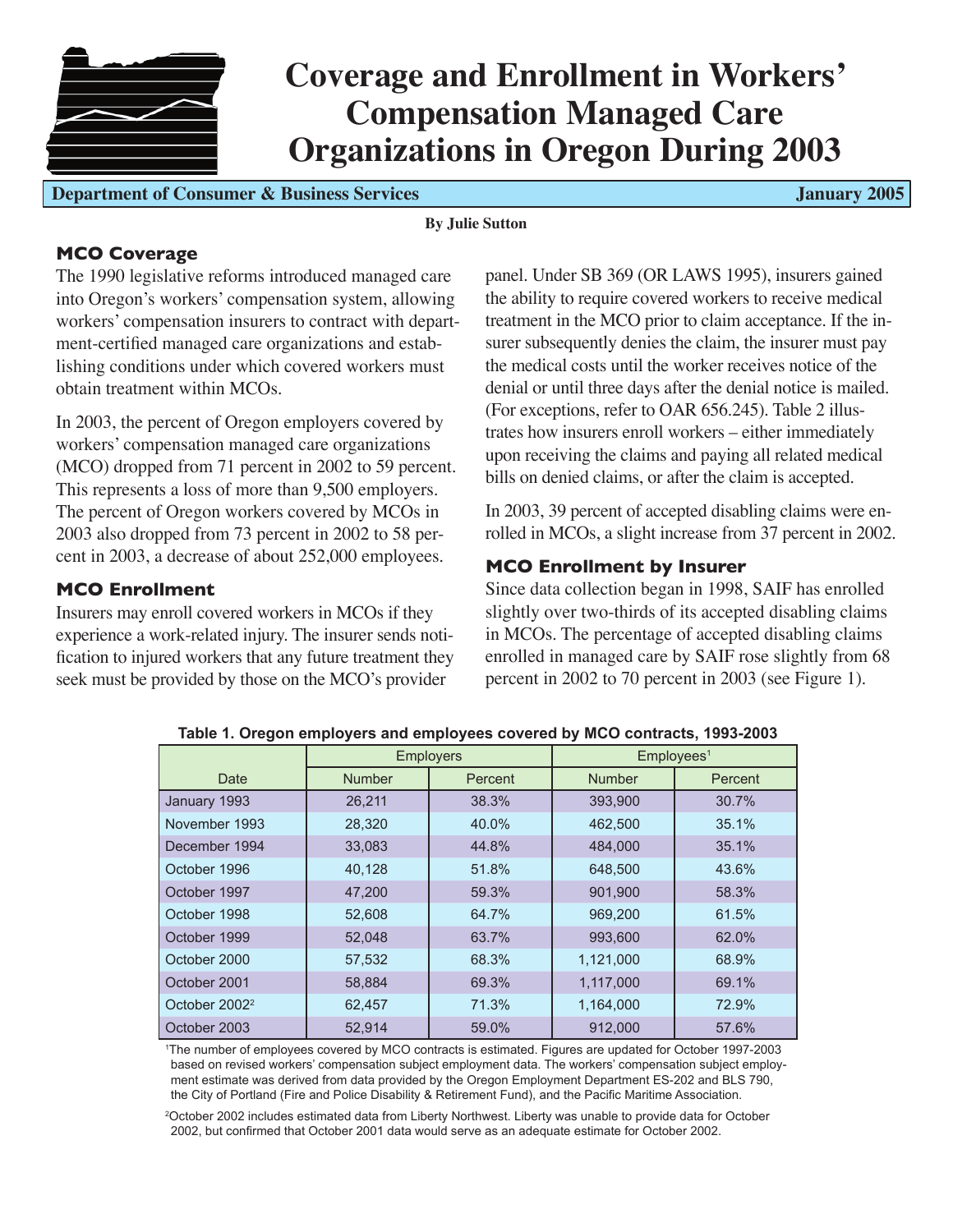The number of Oregon accepted disabling claims enrolled in MCOs by private insurers has dropped nearly 60 percent since 2000 to a low of 8 percent in 2003. Ace American Insurance Company enrolled the largest number of claims of any private insurer (86), followed closely by American Home Assurance (82). This is the first time since the department began collecting enrollment data in 1998 that Liberty Northwest was not the insurer with the largest number of injured workers enrolled in MCOs. This change reflects the fact that, in 2003, Liberty Mutual Companies (WCD Insurer # 0127, 0240, 0277, 0509, 0514, 0515, 0516, 0520, 0951, 0952, and 0954) canceled all but one (OHSU Workcomp contract with Liberty Northwest Insurance Corporation) of its MCO contracts and disenrolled most of the injured workers covered by these contracts. In 2003, Liberty Northwest enrolled just one percent (41) of its accepted disabling claims in MCOs; nearly a 90 percent (363) drop from 2002.

As in prior years, self-insured employers enrolled less than one-third of their accepted disabling claims in managed care organizations in 2003. Similar to the last five years, Fred Meyer enrolled the largest number of claims of any self-insurer in 2003, representing 79 percent of its accepted disabling claims, a slight decline from 81 percent in 2002.

### **Enrollment by MCO**

There were seven active MCOs in 2003. For the third consecutive year, Oregon Health Systems received the highest number of enrolled claims (3,281), about 39 percent of all enrollments in 2003. Managed Healthcare NW (2,438) and Providence MCO (1,890) had the second and third largest numbers, respectively.

Both Managed Healthcare NW and Oregon Health Systems received over 90 percent of their business from SAIF, and together represent 81 percent of SAIF's enrolled claims in 2003. Consistent with the past three



**Figure 1. Percentage of accepted disabling claims enrolled in managed care by type of insurer**

**Table 2. Percentage of claimants enrolled according to claim acceptance date, calendar year 2003**

|                  | Enrollment occurred         |                  |                     |        |
|------------------|-----------------------------|------------------|---------------------|--------|
|                  | <b>Before</b><br>acceptance | At<br>acceptance | After<br>acceptance | Total  |
| <b>SAIF</b>      | 6.2%                        | 92.2%            | 1.7%                | 100.0% |
| Private insurers | 47.1%                       | 49.0%            | 3.9%                | 100.0% |
| Self-insured     | 58.9%                       | 38.2%            | 2.9%                | 100.0% |
| All insurers     | 17.0%                       | 81.1%            | 2.0%                | 100.0% |

Notes: For this table, "at acceptance" is the MCO enrollment date occurring within three days of the original acceptance date. This definition allows paperwork-processing time. Claims for which the department does not have original acceptance dates are excluded from the table.